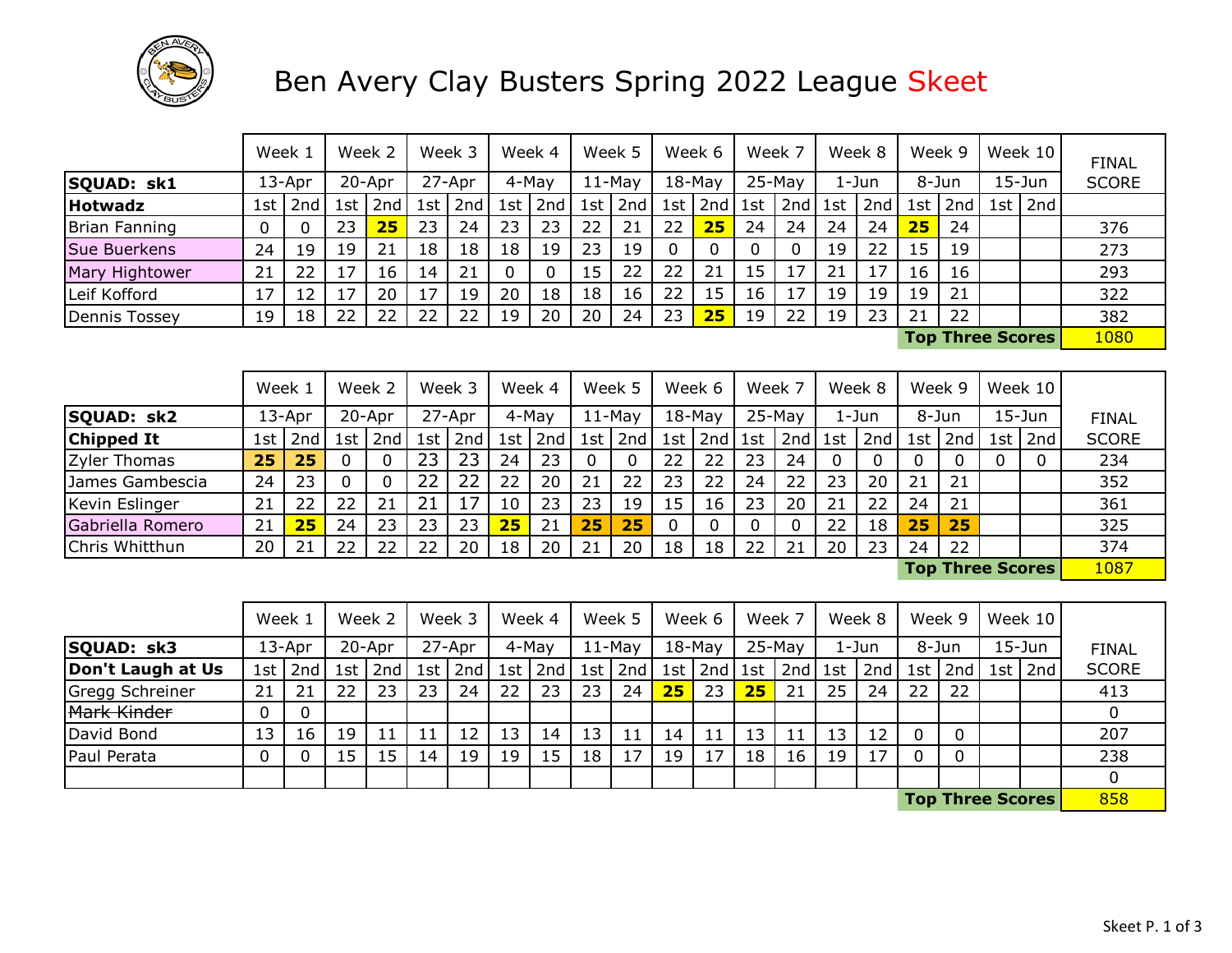

## Ben Avery Clay Busters Spring 2022 League Skeet

|                     | Week 1 |        |     | Week 2 |     | Week 3   |     | Week 4        |     | Week 5   |     | Week 6    |     | Week 7   |     | Week 8 |     | Week 9                  |             | Week 10    |              |
|---------------------|--------|--------|-----|--------|-----|----------|-----|---------------|-----|----------|-----|-----------|-----|----------|-----|--------|-----|-------------------------|-------------|------------|--------------|
| SQUAD: sk4          |        | 13-Apr |     | 20-Apr |     | 27-Apr   |     | 4-May         |     | $11-May$ |     | $18$ -May |     | 25-May   |     | 1-Jun  |     | 8-Jun                   |             | $15 - Jun$ | <b>FINAL</b> |
| <b>Aces</b>         | 1st    | 2nd    | 1st | 2nd    | 1st | 2nd      | 1st | 2nd           | 1st | 2nd      | 1st | 2nd       | 1st | 2nd      | 1st | 2nd    | 1st | 2nd                     | 1st $\vert$ | 2nd        | <b>SCORE</b> |
| Tom O'Hanlon        | 21     | 23     | 0   | 0      | 0   | 0        | 22  | 22            | 20  | 23       | 20  | 23        | 21  | 22       | 21  | 19     | 19  | 22                      |             |            | 298          |
| Chuck Lorenzini     | 16     | 11     | 13  | 18     | 16  | 16       | 18  | 18            | 16  | 14       | 22  | 17        | 18  | 19       | 17  | 18     | 16  | 18                      |             |            | 301          |
| John Hafer          | 21     | 20     | 23  | 20     | 20  | 23       | 24  | 21            | 21  | 22       | 21  | 23        | 20  | 22       | 23  | 24     | 20  | 23                      |             |            | 391          |
| Glenn Phillips      | 17     | 19     | 19  | 18     | 22  | 19       | 13  | 14            | 16  | 24       | 19  | 20        | 20  | 18       | 21  | 19     | 20  | 20                      |             |            | 338          |
| Mike Jimenez        | 21     | 19     | 23  | 19     | 19  | 21       | 22  | 19            | 21  | 20       | 21  | 24        | 21  | 21       | 20  | 22     | 22  | 21                      |             |            | 376          |
|                     |        |        |     |        |     |          |     |               |     |          |     |           |     |          |     |        |     | <b>Top Three Scores</b> |             |            | 1105         |
|                     |        |        |     |        |     |          |     |               |     |          |     |           |     |          |     |        |     |                         |             |            |              |
|                     | Week 1 |        |     | Week 2 |     | Week 3   |     | Week 4        |     | Week 5   |     | Week 6    |     | Week 7   |     | Week 8 |     | Week 9                  |             | Week 10    |              |
| SQUAD: sk5          |        | 13-Apr |     | 20-Apr |     | 27-Apr   |     | 4-May         |     | $11-May$ |     | $18-May$  |     | $25-May$ |     | 1-Jun  |     | 8-Jun                   |             | $15 - Jun$ | <b>FINAL</b> |
| <b>More Options</b> | 1st    | 2nd    | 1st | 2nd    | 1st | 2nd      |     | 1st   2nd $ $ | 1st | 2nd      | 1st | 2nd       | 1st | 2nd      | 1st | 2nd    | 1st | 2nd                     | 1st $\vert$ | 2nd        | <b>SCORE</b> |
| Greg Jones          | 20     | 20     | 22  | 21     | 19  | 24       | 23  | 23            | 0   | 0        | 21  | 21        | 25  | 24       | 25  | 22     | 20  | 24                      |             |            | 354          |
| Ed McGeeney         | 23     | 25     | 23  | 23     | 22  | 21       | 23  | 22            | 22  | 21       | 20  | 22        | 20  | 21       | 20  | 19     | 21  | 19                      |             |            | 387          |
| Gary Christian      | 21     | 20     | 23  | 19     | 23  | 22       | 21  | 17            | 22  | 20       | 20  | 22        | 19  | 17       | 23  | 22     | 18  | 22                      |             |            | 371          |
| Duke DeBernardi     | 18     | 22     | 20  | 22     | 0   | $\Omega$ | 21  | 21            | 19  | 16       | 21  | 18        | 23  | 22       | 23  | 20     | 24  | 21                      |             |            | 331          |
| Ron Miller          | 13     | 20     | 21  | 16     | 19  | 20       | 15  | 21            | 16  | 16       | 18  | 21        | 21  | 24       | 21  | 19     | 14  | 15                      |             |            | 330          |
|                     |        |        |     |        |     |          |     |               |     |          |     |           |     |          |     |        |     | <b>Top Three Scores</b> |             |            | 1112         |
|                     |        |        |     |        |     |          |     |               |     |          |     |           |     |          |     |        |     |                         |             |            |              |

|                       | Week 1 |           |                 | Week 2    |    | Week 3      |     | Week 4 |    | Week 5    |    | Week 6          |    | Week 7    |    | Week 8 |       | Week 9 |                                                                                                                                                                                                                               | Week $10$     |              |
|-----------------------|--------|-----------|-----------------|-----------|----|-------------|-----|--------|----|-----------|----|-----------------|----|-----------|----|--------|-------|--------|-------------------------------------------------------------------------------------------------------------------------------------------------------------------------------------------------------------------------------|---------------|--------------|
| SQUAD: sk6            |        | 13-Apr    |                 | 20-Apr    |    | 27-Apr      |     | 4-May  |    | $11-May$  |    | $18 - May$      |    | $25-May$  |    | 1-Jun  | 8-Jun |        |                                                                                                                                                                                                                               | $15 - Jun$    | <b>FINAL</b> |
| <b>Forgot My Card</b> |        | 1st $2nd$ |                 | $1st$ 2nd |    | $1st$   2nd | 1st | 2nd    |    | 1st $2nd$ |    | 1st   2nd   1st |    | $2nd$ 1st |    | 2nd    | 1st   | 2nd    |                                                                                                                                                                                                                               | 1st   2nd $ $ | <b>SCORE</b> |
| Robert Barr           | 24     | 25        | 25              | 25        | 25 | 22          | 22  | 25     | 24 | 22        | 24 | 25 <sub>2</sub> | 23 | 24        | 24 | 23     | 22    | 24     |                                                                                                                                                                                                                               |               | 428          |
| <b>Wyatt Williams</b> | 25     | 25        | 25              | 25        | 25 | 25          | 25  | 24     |    |           |    | 0               |    |           |    |        |       |        |                                                                                                                                                                                                                               |               | 199          |
| Tom Zeller            | 17     | 18        | $\overline{14}$ | 16        | b  | 12          | 18  | 15     | 20 | 17        | 17 | 18              |    | 20        | 17 | 15     | 18    | 16     |                                                                                                                                                                                                                               |               | 291          |
|                       |        |           |                 |           |    |             |     |        |    |           |    |                 |    |           |    |        |       |        |                                                                                                                                                                                                                               |               |              |
|                       |        |           |                 |           |    |             |     |        |    |           |    |                 |    |           |    |        |       |        |                                                                                                                                                                                                                               |               |              |
|                       |        |           |                 |           |    |             |     |        |    |           |    |                 |    |           |    |        |       |        | the control of the control of the control of the control of the control of the control of the control of the control of the control of the control of the control of the control of the control of the control of the control |               | 0.10         |

918 **Top Three Scores**